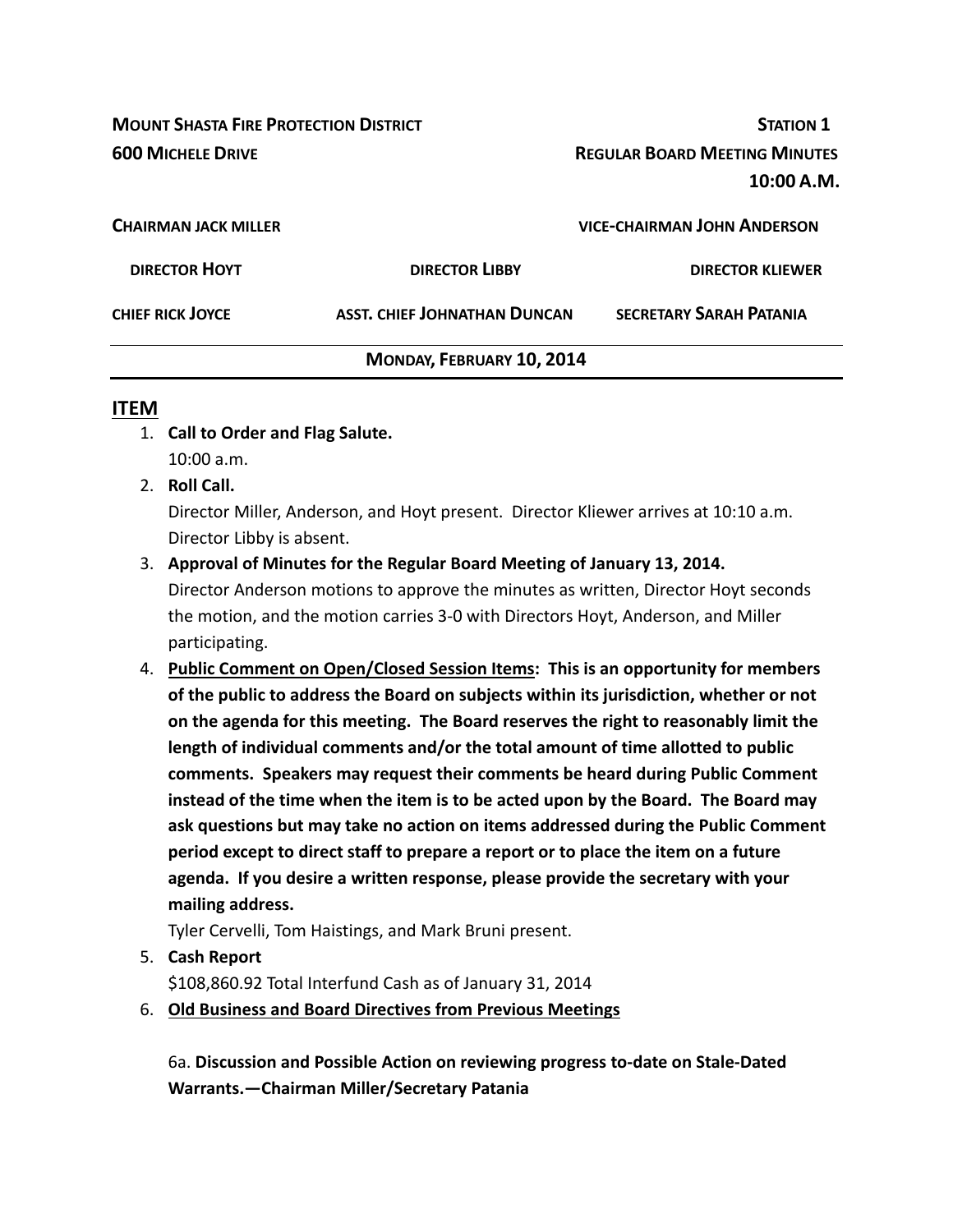Director Miller turns it over to Secretary Patania. Secretary Patania points to the spreadsheet with updated items that have been received from individuals who have filled out their affidavits and returned them to the MSFPD. The originals have been sent back to the auditor's office and checks are starting to be re‐issued.

Also of interest were two checks found in a file at Aiello, Goodrich, and Teuscher for \$833.33 each. These were returned to the auditor's office, and since they were intended for the IRS, it was asked of Ms. Ebejer if we can hold these funds until we know more about the amount of tax we owe, and if we can use these funds to pay a lump sum towards our total liability.

Director Miller likes this idea, and thinks we should wait on re-issuing these checks until we have a clear total from the IRS as to what we owe.

Secretary Patania then reminded the Board that stale‐dated warrants under \$15 can be put back directly in MSFPD funds, but the Board needs to approve it with a motion and vote.

Director Anderson motions to approve Ms. Ebejer to place stale‐dated warrants back in our account that are under \$15 dollars. Director Hoyt seconds the motion. The motion carries 4‐0 with Director Kliewer, Hoyt, Anderson, and Miller participating.

### 6b. **Discussion and Possible Action of IRS Payroll Tax Issues that occurred in 2002‐ 2004.—Chairman Miller/Secretary Patania**

Chairman Miller introduces the topic, and turns it over to Secretary Patania for additional reporting.

Secretary Patania directs attention to the "Tax Log" she has kept since speaking with Ms. Ebejer at the last Board meeting. The outstanding points of interest are; the MSFPD does not qualify for an "Offer in Compromise", which was confirmed by Lynne Teuscher at Aiello, Goodrich, and Teuscher, since the District will continue to receive income in the future. After this time, at the approval of Director Anderson, the Secretary contacted the tax advocate service in Sacramento sponsored by the IRS. A gentleman by the name of Dan Mauro called back to discuss the application for tax advocacy, and stated that because the District is not in hardship status, that we do not qualify for a tax advocate. He did note while looking at our file that the majority of tax issues would "fall off" in 2017. She confirmed this again with Mr. Mauro to make sure it was correct. He stated that it had to do with "operational law" that they would not owe on the 941s after that time. The main issue was with the Civil Penalty from the period 12/2004, and he noted that this was in active collection status. This would be the one to focus on. The penalties and interest from this period amount to approximately \$23,000.

Secretary Patania continued, and said that before attempting to get the penalties abated for this period, she contacted Brian Morris, after getting approval from Chairman Miller,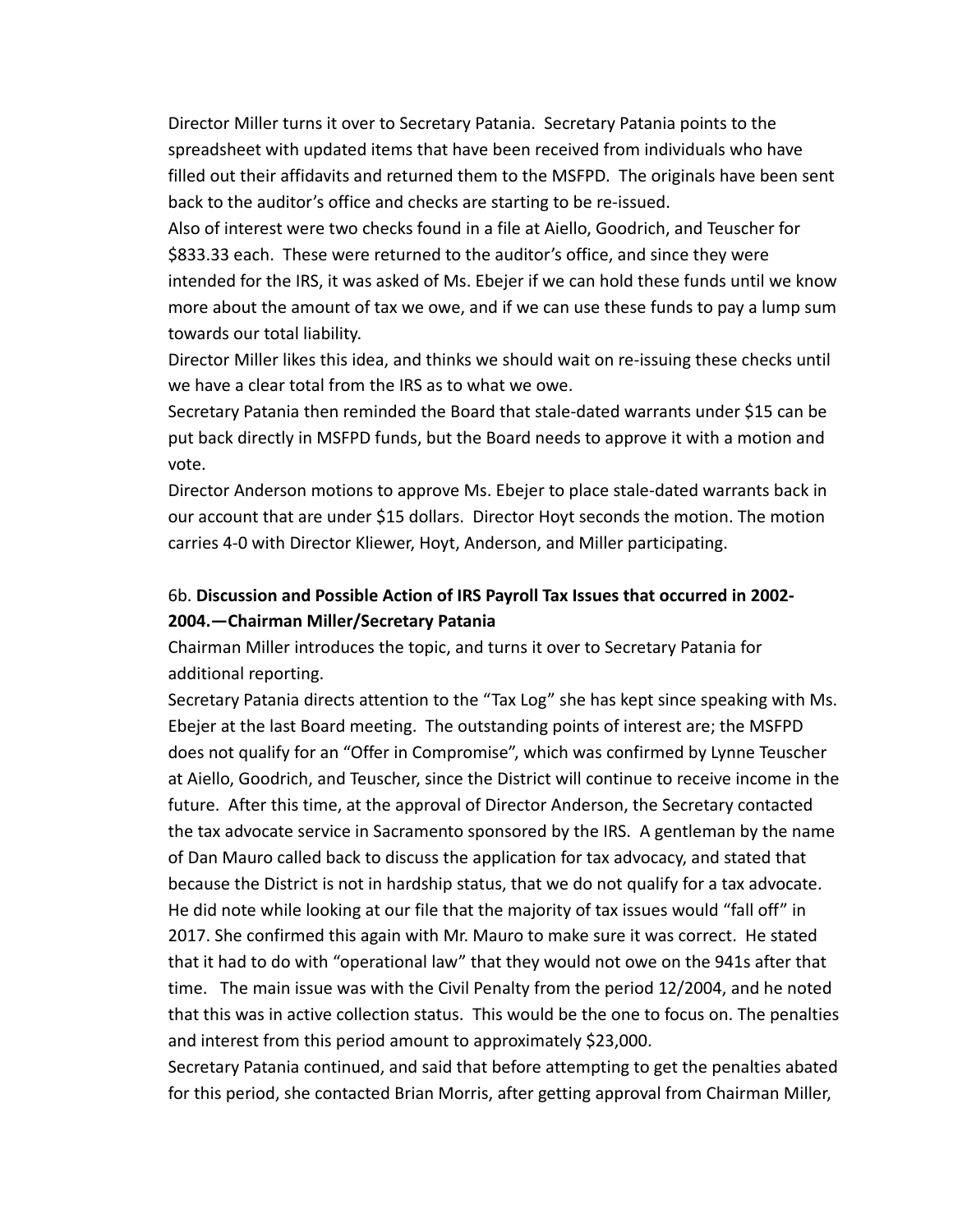to see how we would show "reasonable cause" that the W2s were not filed. They have not yet been able to speak about this topic before the time of the Board meeting. Chairman Miller said that he looked back, and that he thought this issue was from the Cedar Fire in 2003. In his records, he did find that he received a W2, and would be happy to furnish it if needed. This was while Clyde Davis was Chief, and he passed away last month on the 19<sup>th</sup> of January.

Chief Joyce states that there is no paper trail from this period.

Director Miller looked through his records and in 2003 from the Cedar Fire, he states that he thought he had received a 1099, but it was actually a W2. He also mentions that Troy Wood and Kate Luginbuhl received monies from this incident.

Secretary Patania clarifies whether it was 2003 or 2004.

Director Miller states that the check did not come in until 2004.

Secretary Patania stated that if Brian Morris needed any historical information, that she would have him contact Chairman Miller.

Director Kliewer clarifies that taxes were taken out, but that they were not filed with the IRS. This would be important to note.

Director Miller confirms that this is correct to his knowledge. He has the original W2. Director Anderson asks that if the money was taken out, where did it go?

Chief Joyce said that he was new on the department at that time, and is not sure who did our taxes at that time. He does not think they were done in house.

Secretary Patania asked AGT, and they did not have records back that far, but it appears that they started around 2006 helping the department.

Director Miller states that he was not sure if it was Smith and Newell, or Kate Luginbuhl. Chief Joyce adds that he can contact Kate Luginbuhl if we can determine who was doing taxes at that time.

6c. **Discussion and Possible Action on extending the borders of the MSFPD, with a report from LAFCO regarding District Boundary adjustments.—Director Libby** Director Miller tables this item since Director Libby is not in attendance.

### 7. **NEW BOARD BUSINESS AND POSSIBLE ACTION**

7a. **CLOSED SESSION: Performance Evaluation of public employee Chief Rick Joyce. This item is pursuant to the personnel exception found at Government Code Section 54957.—Board of Directors‐‐** Adjourn at 10:25 a.m**.** The meeting resumes at 11:24 a.m. and the Board reports that the evaluation was positive.

7b. **Discussion and Possible Action regarding potential adjustment in compensation for Chief Position.—Board of Directors‐**Director Miller introduces this topic. Director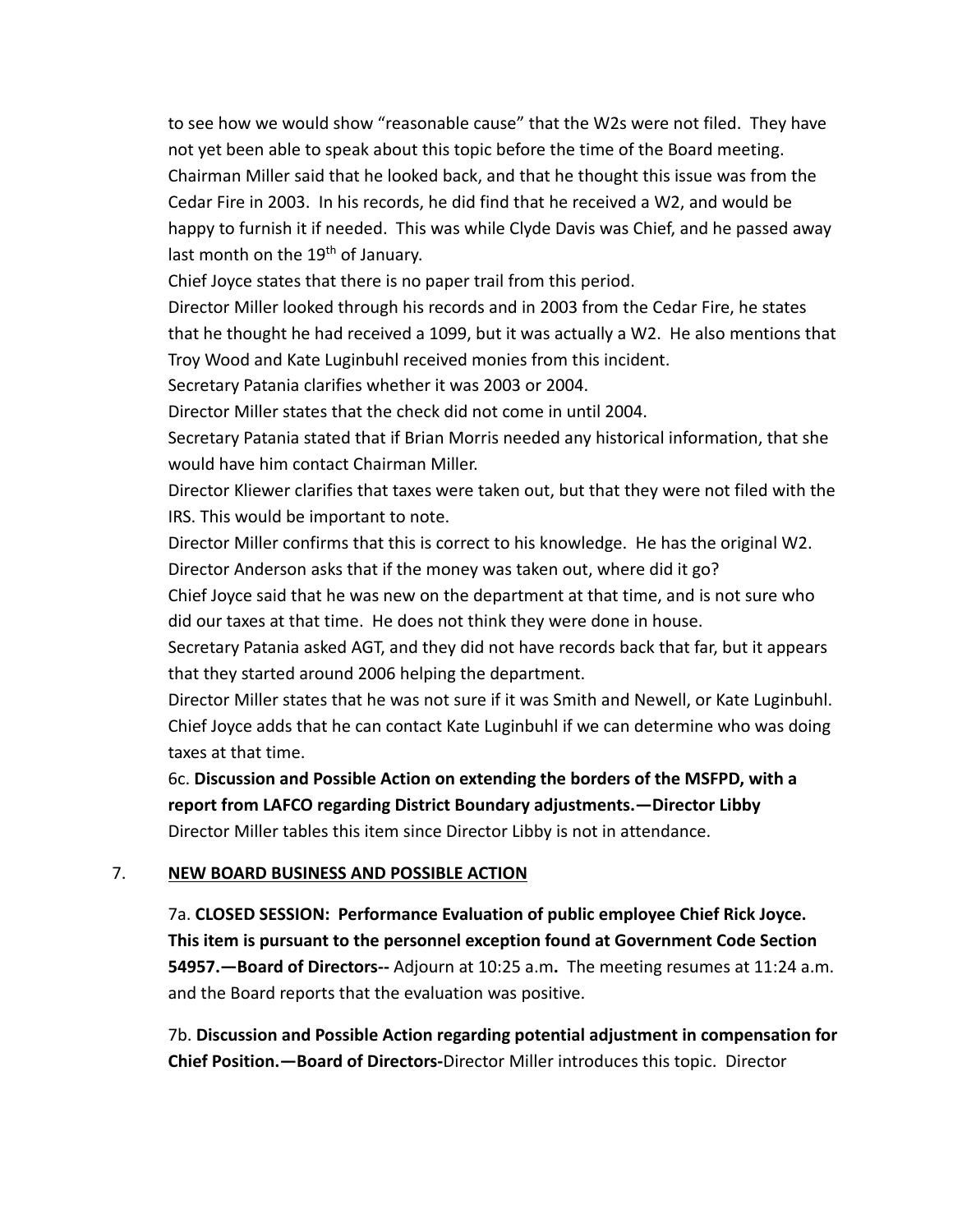Anderson discusses that due to the evaluation being a positive one, they have looked at the increased cost of living, and have given an increase to the Chief near 3%.

Director Kliewer would like to see it greater than this due to the cost of living, and that he received only a 2% increase last year. The amount that the Board has come to is \$59,000 annually.

Director Anderson states that the Board has reviewed this with Chief Joyce, and that he has accepted it. He asks the Secretary to obtain the cost of living index.

Director Kliewer makes a motion to approve this amount, and Director Anderson seconds the motion, and the motion carries 4‐0 with Directors Kliewer, Hoyt, Anderson, and Miller participating.

Director Kliewer states that we need to have an agenda item next month that will help to see how to budget this increase.

Director Anderson states that this is important to review since we have additional items that the District is needing; including garage door/openers, generator, truck, etc…

Director Miller asks if Director Anderson and Director Kliewer can be in charge of this committee, since they are on the budget committee. He also asks the Secretary if he can get the job description for the Assistant Chief for next month's review.

Director Kliewer states that they will work on forecasting how raises will impact the budget when they take place mid‐budget year.

Chief Joyce states that his raise will not go in effect until they can discuss this at the next Board Meeting. He will look at the budget to see where we are at.

## 7c. **Discussion and Possible Action on clarifying receipt of Board Stipend and/or reimbursement of mileage for attending seminars.—Chairman Miller**

Director Miller states that the Board Directors are receiving a \$25 stipend per Board meeting.

Secretary Patania reads from an email that Steve Dragaset sent to try to clarify the issue.

Chief Joyce also reads from Board meeting minutes from July 2013 where the Board stated that they would use the Stipend to reimburse for travel.

Director Anderson states that he thought that it was two different issues. He also states that the travel is mandatory.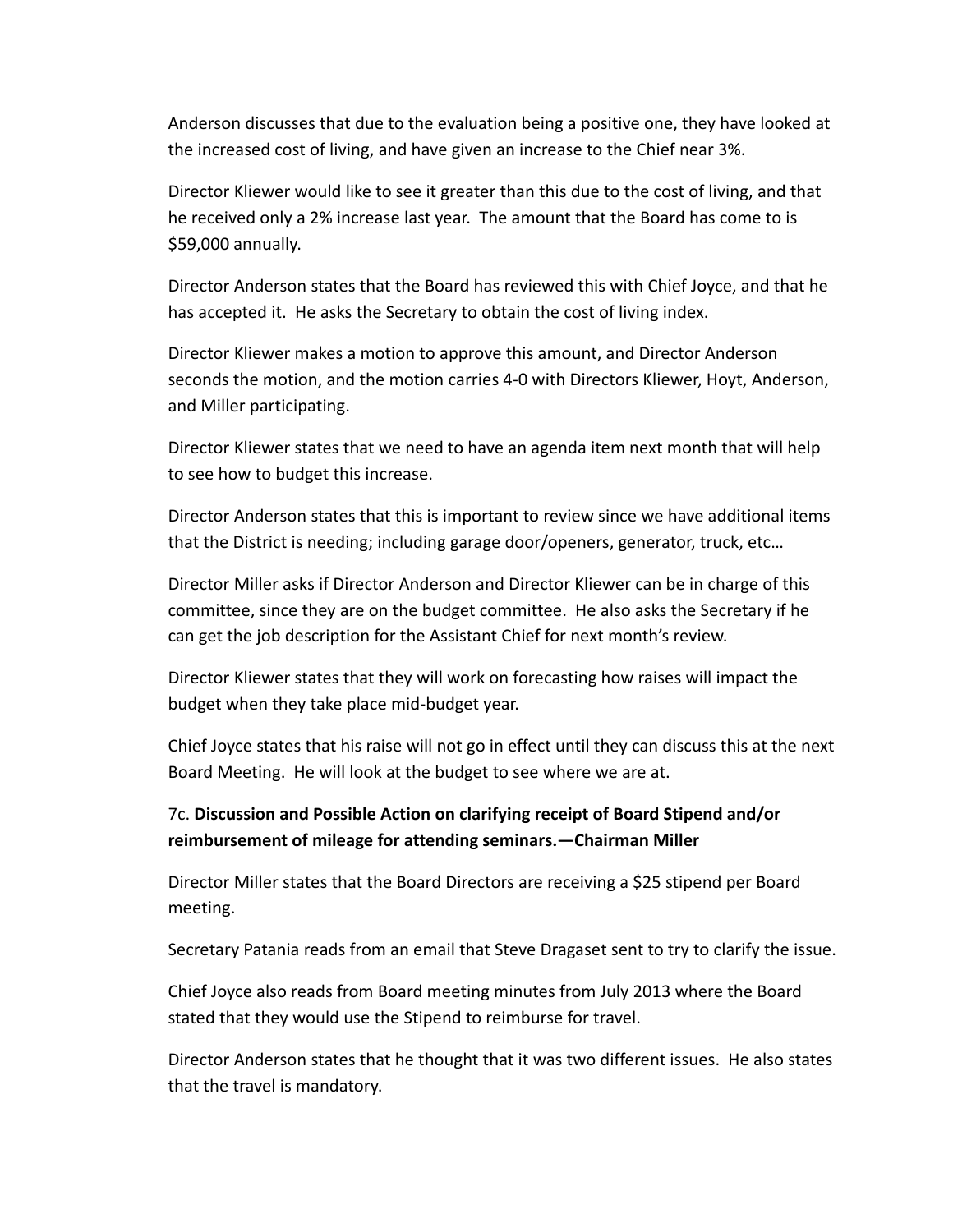Secretary Patania obtains page 5 of the July 8, 2013 minutes where the Board approved receiving mileage at the current rate paid out by the IRS.

Director Miller also reads from the bylaws which show that they are allowed to receive a stipend for their services as a director.

Director Anderson motions to clarify that the stipend is to compensate Board members for their services at \$25 per month, and mileage can be paid for any travel related to Board items. Director Hoyt seconds the motion. Motion carries 4‐0 with full Board participation.

### **8. The next regular scheduled Board Meeting is March 10th, 2014.**

#### **9. Chief's Report and MSFPD Information Report to the Board—Chief Joyce**

Chief Joyce distributes the Chief's report. (See attached document for January 2014) Director Miller asks the Chief about unauthorized burns.

Chief Joyce states that he is allowed to write citations but he does not have any, and this is usually left to CAL‐FIRE. Any vegetation is State Responsibility Area. The District is life and property.

Chief Joyce continues, and discusses trainings that were held in January, which included driver safety. They are also doing an S‐234 (Burn Boss) training through the end of February. Burn Boss shows how to back‐burn, burn out, etc…usually on how to protect structures. It is a good class that helps them to obtain a certification if they choose to. Chief Joyce continues and states that there were two new garage door openers installed at Station #1, and that we will need to replace the doors this year. Director Kliewer asks if he can elaborate on this.

Chief Joyce states that because of the previous door opener, the doors are starting to crack. They will get some quotes to see if they can just replace panels, or if it needs to be the entire door. The doors have been hit several times also. There are also sensors on the bottom so that it will stop before hitting something. Assistant Chief Duncan will be getting some quotes on this.

He also informs the Board that he attended a four‐day Fire Investigation class in Oregon put on by the International Association of Arson Investigation. It helped with gas and wood‐burning stoves.

Director Miller asks if the Assistant Chief should attend this.

Chief Joyce states that he can if he is interested. He just got a new cert for Fire Investigation technician. He needs a certain amount of continuing education credits to obtain it. The class was 32 hours, and this helps with his certification.

He is also teaching fire investigation 1‐A at the station. It is a 40‐hr class.

Director Miller asks if he charges for this.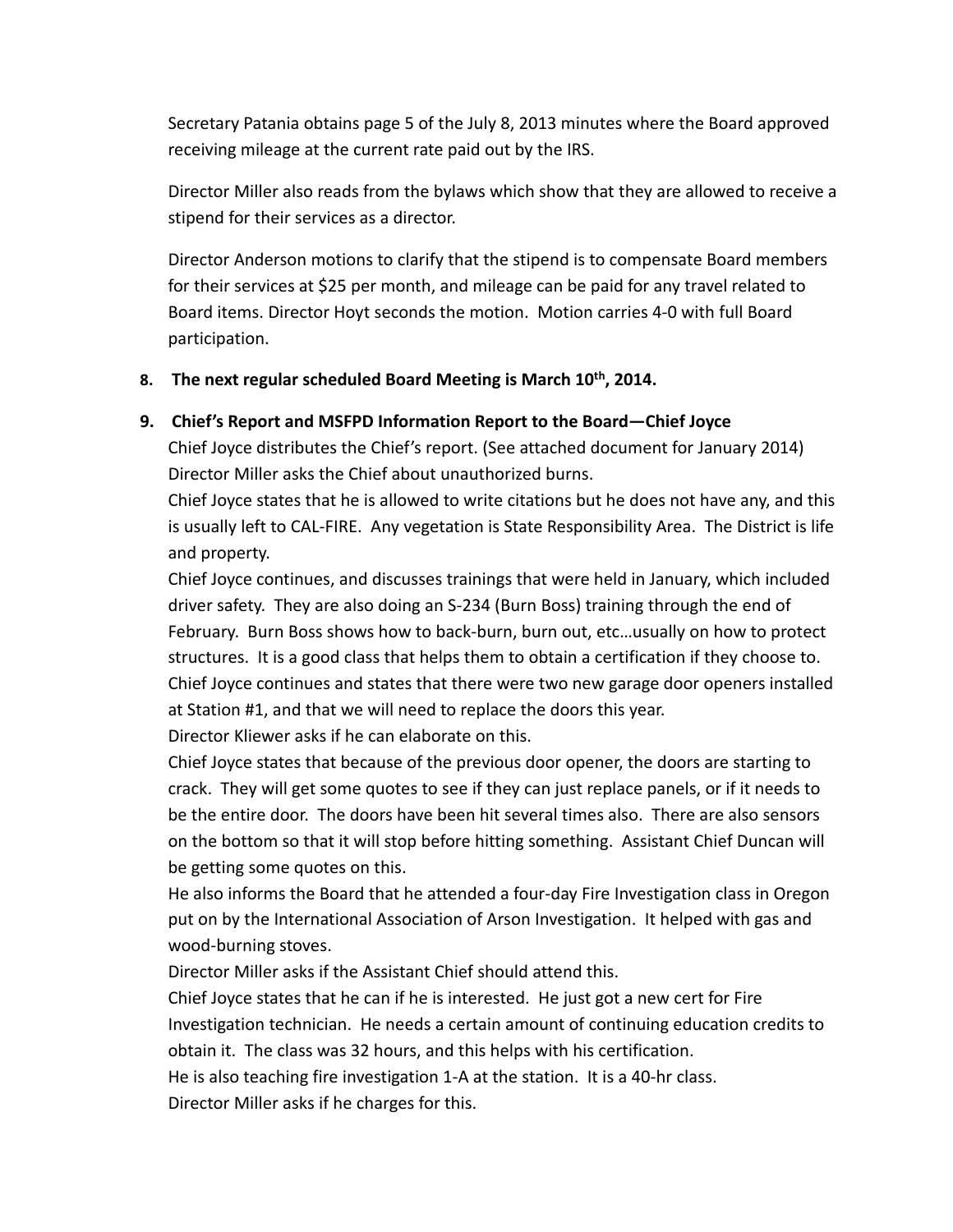Chief Joyce states that he only charges \$80 to be reimbursed for the certification, and then \$20 for materials. Anywhere else, it costs about \$345 per person.

Director Miller states that there is a "Fire-Dog" entity that is also doing this training. Chief Joyce states that if he did it through the college, that they would have to pay him hourly as an instructor, which is where the majority of the expense comes from.

Director Miller confirms that this is not revenue for the District.

Chief Joyce states that it is not revenue for the District.

Director Kliewer comments that he would like to explore items like this for our income stream on a future agenda. Have a valuable conference, which is a fair, safe way to make money, and why not?

Chief Joyce states that in the future, we can offer classes and pursue this option. Director Kliewer states that this is an "out‐of‐the box" idea. This would be something to pursue after the Station had been upgraded, or perhaps we could rent a space for these classes.

Director Anderson likes the idea.

Director Kliewer states that we might not have this item discussed on the agenda for another 4‐6 months. This could even provide revenue for the town if people are coming for a conference who rent motel rooms, and eat at restaurants.

Chief Joyce comments that the state dictates how many students are allowed depending on the type of class.

Director Kliewer states that training at the station would complement the training at COS and continues that it could benefit many different departments if they all use their expertise. He also comments regarding the evaluation form. There is nothing on the form that addresses his professional growth component. One, he is a certified instructor, and this is a key component, and two; he is receiving training. Over the time he has been here, he has reminded the Board that he is on the County Arson Investigation team.

Chief Joyce states that they did have an investigation the day he returned from class. Director Kliewer states that he sent some information to the Chief regarding a launching rope—to buy it you can use someone with an FFL.

Chief Joyce states that he uses Dunsmuir Hardware for these types of items.

Director Kliewer says that if we save one life with this, it would be good for department, and he would like for the Chief and Assistant Chief to consider an item like this. He also suggests keeping our ears to the ground for a "gator".

Director Anderson states that this is on his list to review.

Director Miller states that Doug Doudell has one like this. It is amphibious.

Chief Joyce states that these can go in the snow, dirt, and water.

Director Kliewer asks if we can borrow one to see if it would benefit the department.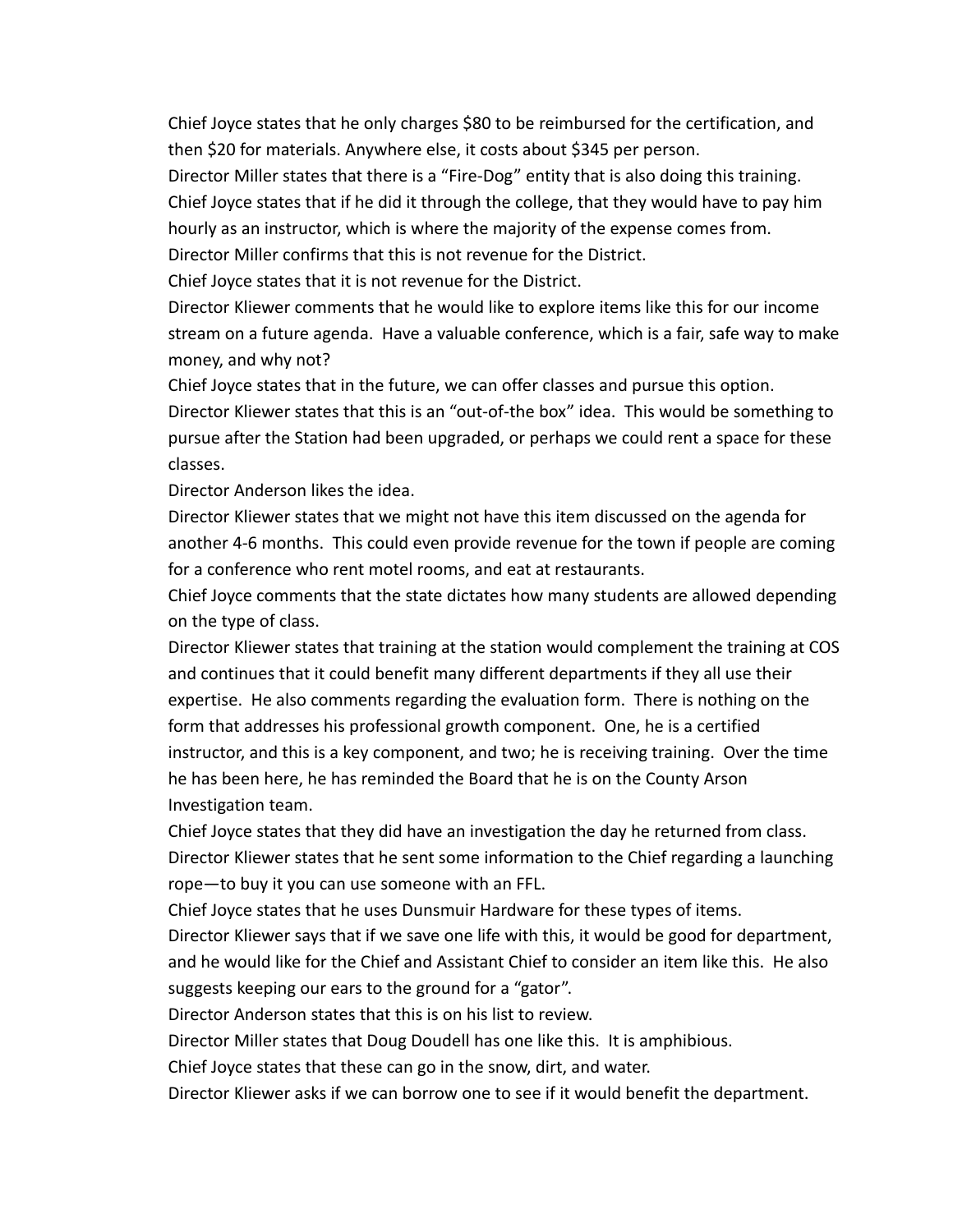Director Anderson states that if we can get Measure G through, we might be able to pursue this. This is important to let the public know why—we are looking to purchase additional extrication equipment.

#### **10. Discussion and Possible Action on Accepting Donations.**

None.

### 11. **Mt Shasta Fire Protection District Newspaper article—Monthly Review**

Director Miller states that we have a back‐up lawyer in case of any issues. This is through Golden State Risk Management, and his name is Robert W. Hunt with Hunt & Jeppson out of Roseville, CA.

The Board advises adding training that was attended by the Board in January

### **12. Fund Transfers**

\$40,000 to Special Departmental Expenses & \$42,400 to Wages. This is intended to cover expenses in both of these accounts through the end of the fiscal year, but is just an estimate. These monies are coming from strike team funds that the district received.

Chief Joyce clarifies that this money is in the general fund, we are just directing the Auditor's office where it belongs to cover our expenses.

#### **13. Payment of the Bills**

Director Kliewer motions to pay the bills, and Director Hoyt seconds the motion; and the motion carries 4‐0 with Directors Miller, Anderson, Hoyt, and Kliewer participating.

# **14. Board Comments and Questions: At this time, members of the Board may ask questions of staff, request that reports be made at a later date, or ask to place an item on a subsequent agenda on any subject within the Committee's jurisdiction. In addition, the Board members may take this opportunity to make comments on any topic that is not on this agenda; however, no deliberation may be conducted and no decision may be made on such topics.**

Director Miller reads the above.

Director Anderson would like to suggest two items: 1) Update on measure G for the next board meeting, and 2) Boundary Line adjustments

Director Miller states that #2 is tabled for next month for when Director Libby is present. Director Miller states that he is involved with Lake Shastina, and agreed to attend one of their meetings. If they do not get a tax increase, they will have to close their doors. This is going on their ballot in June. He will keep the Board informed of what is happening with it, and if the homeowner's association will accept it.

Director Miller gives commendation to the Assistant Chief for clarifying with local businesses that we do not receive any money from the Cal‐Fire tax.

Director Anderson is wondering about status of the generator.

Director Miller reports that it is being stored at ACE hardware. He thanks Tom Haistings for his assistance in this matter.